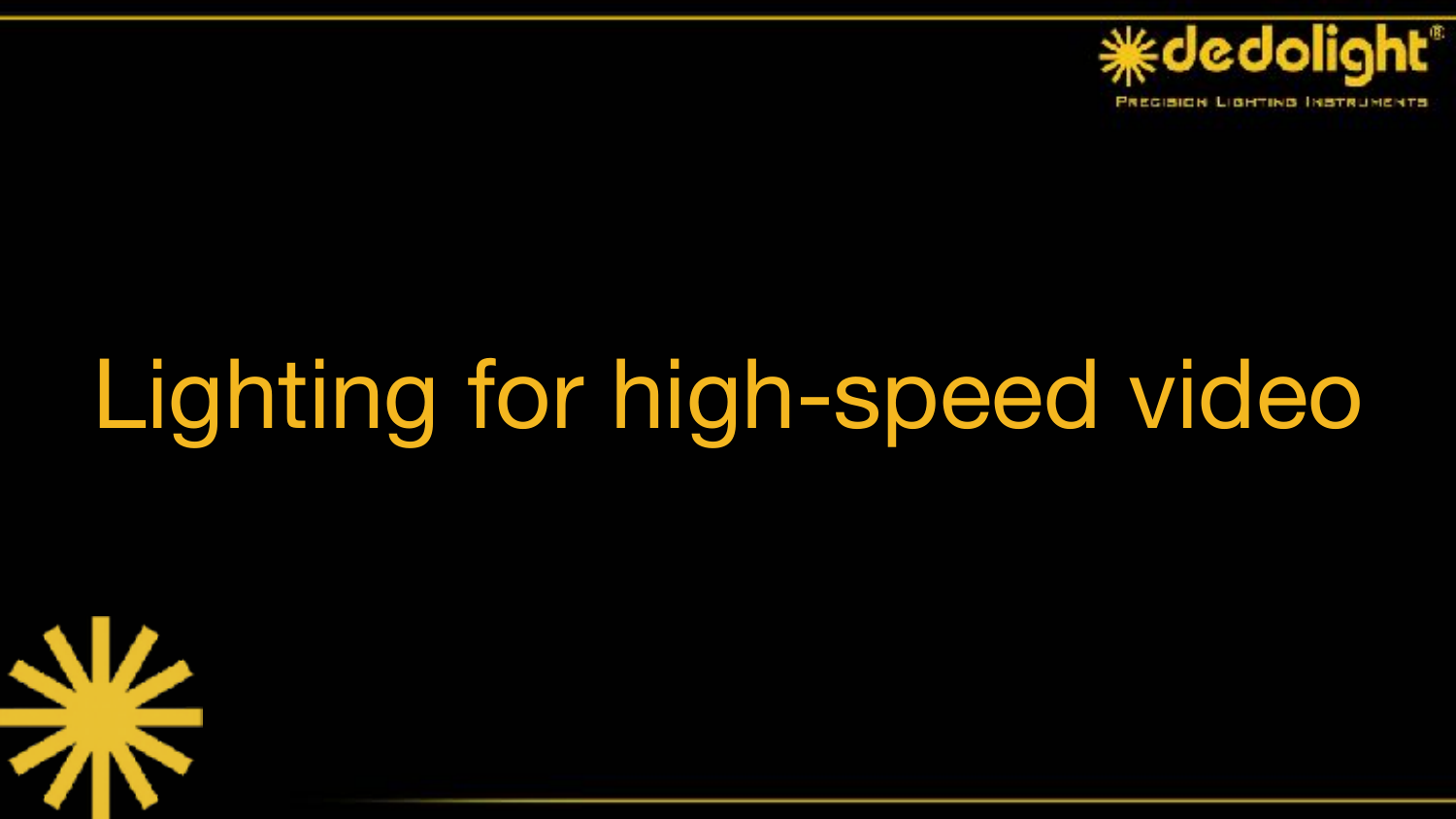



25 fps 50 fps 100 fps 200 fps 400 fps 800 fps 1600 fps 3200 fps 6400 fps

1/50 sec. 1/100 sec. 1/200 sec. 1/400 sec. 1/800 sec. 1/1600 sec. 1/3200 sec. 1/6400 sec. 1/12800 sec.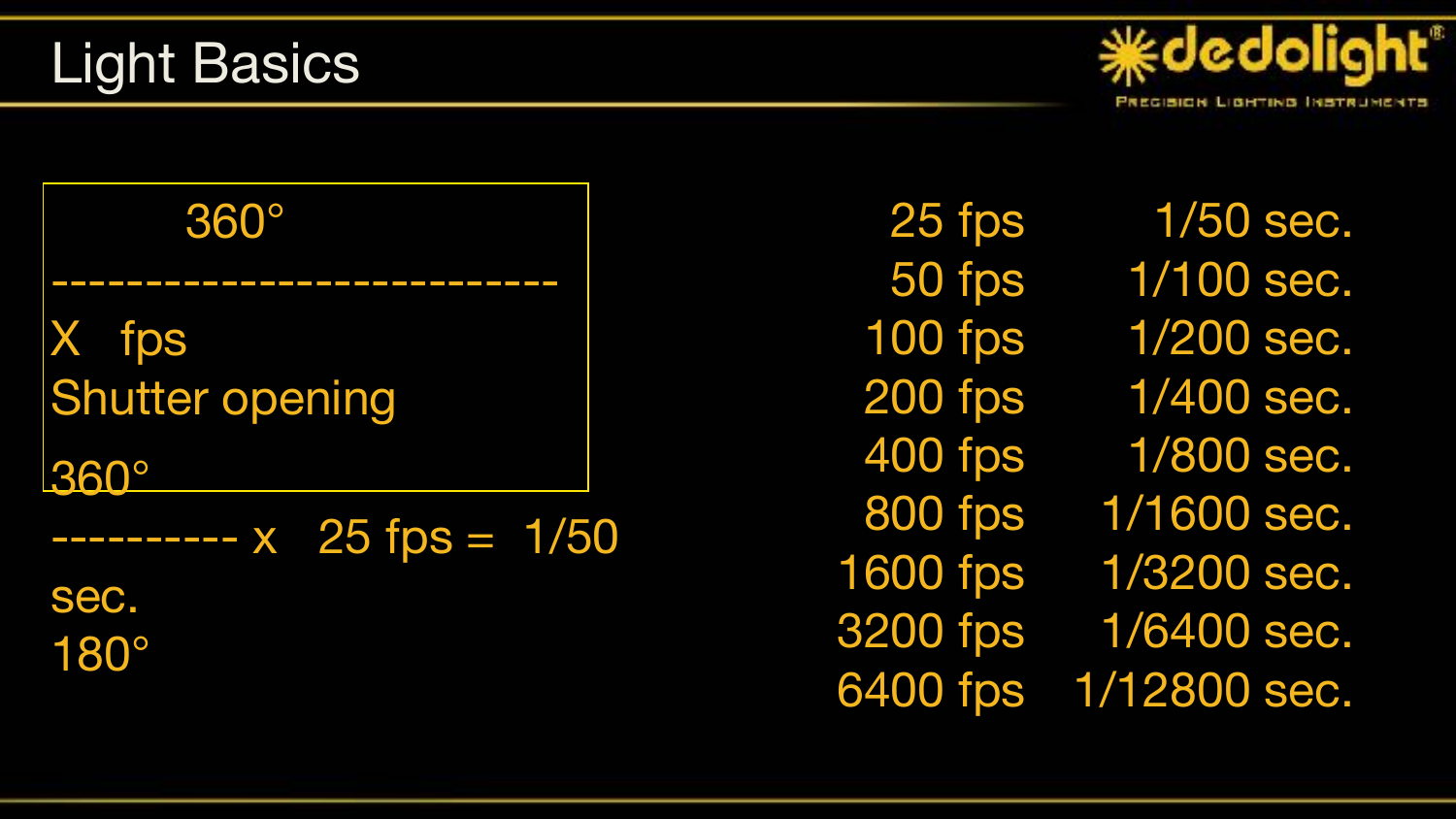#### Measuring Flicker



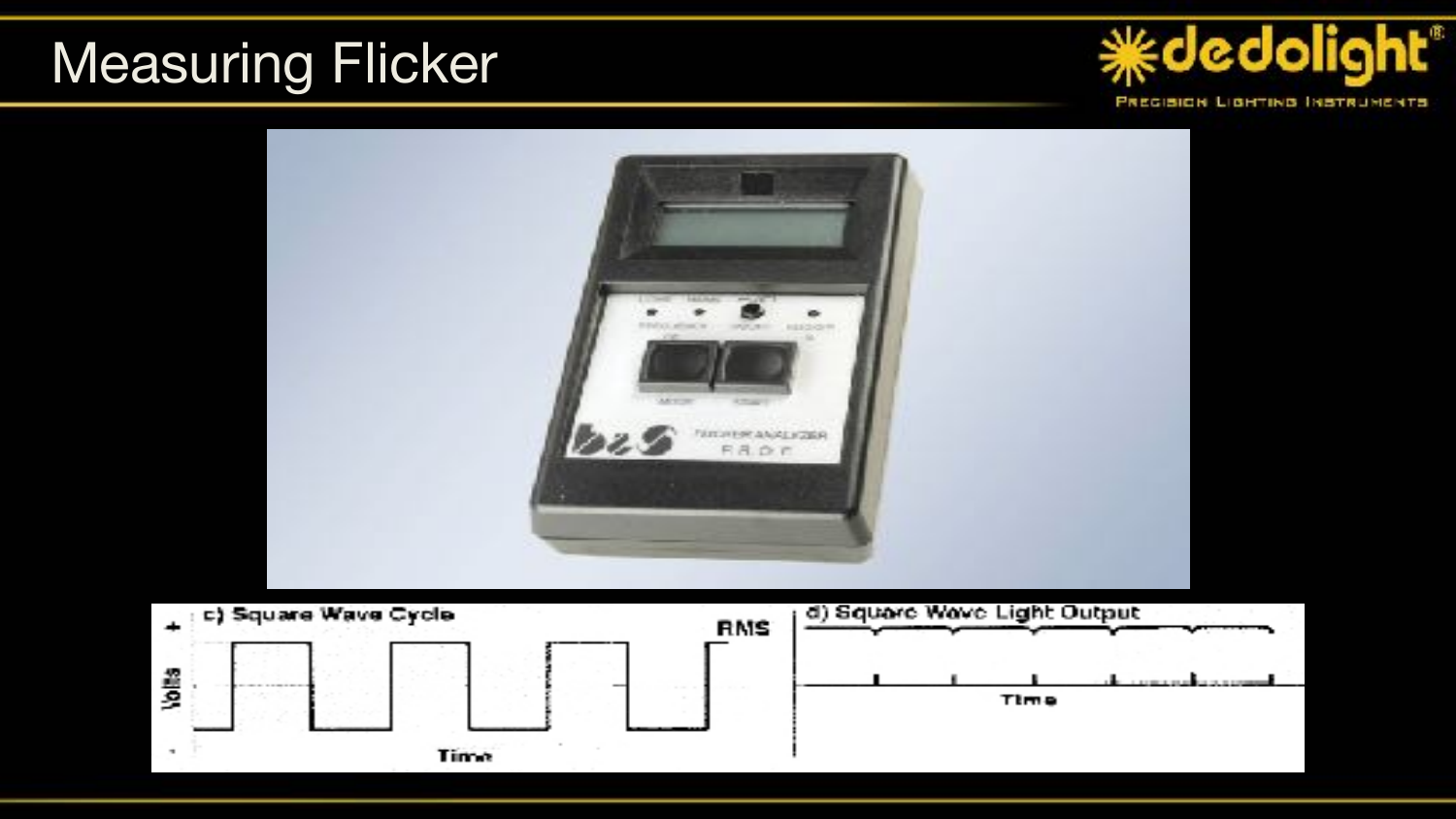

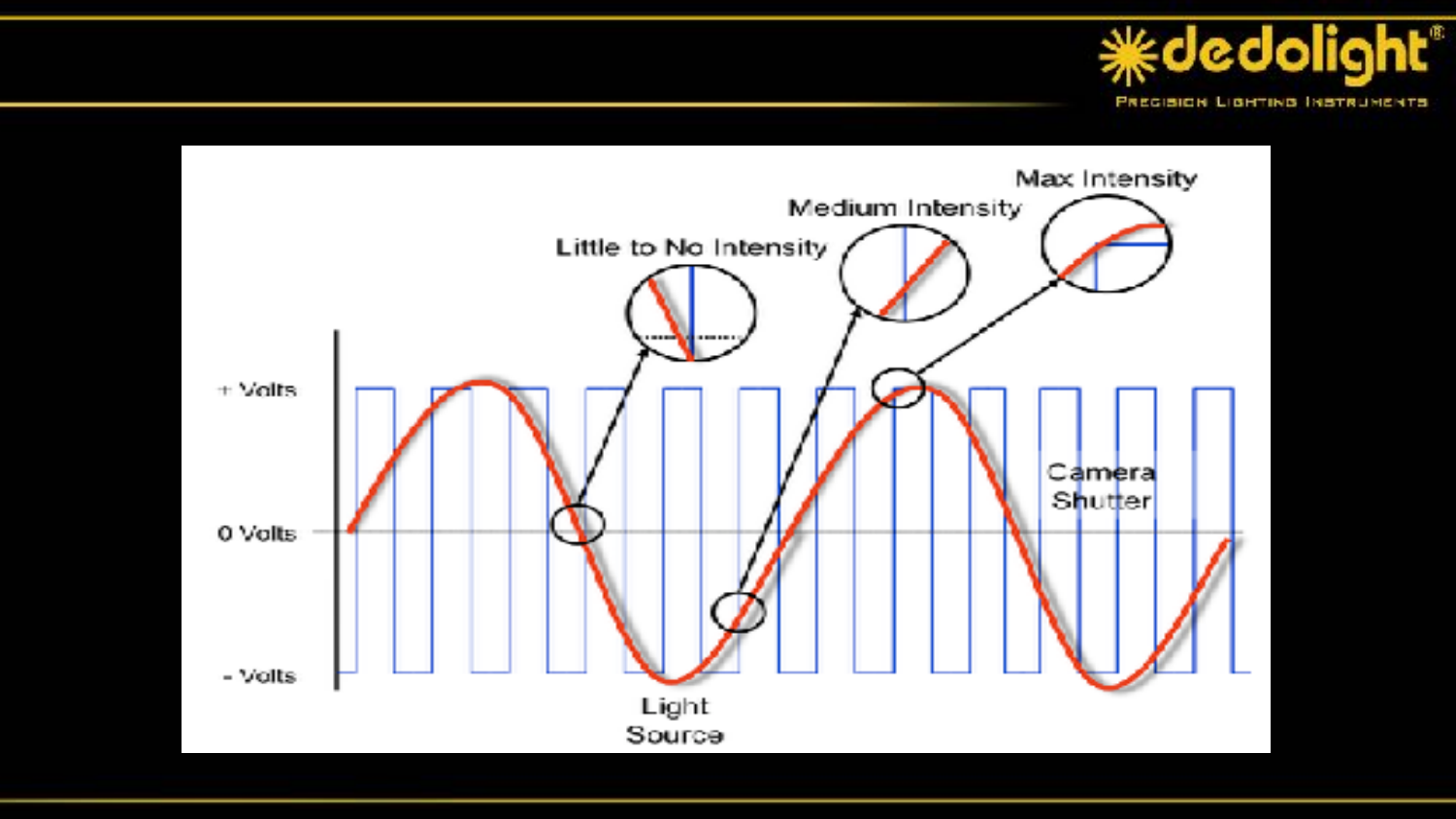Arc Movement – in HMI (discharge) Lamps



Movement you can see around the edges of the beam.

Often people call this "flicker" but it is not.

The cause is the movement of the arc itself.

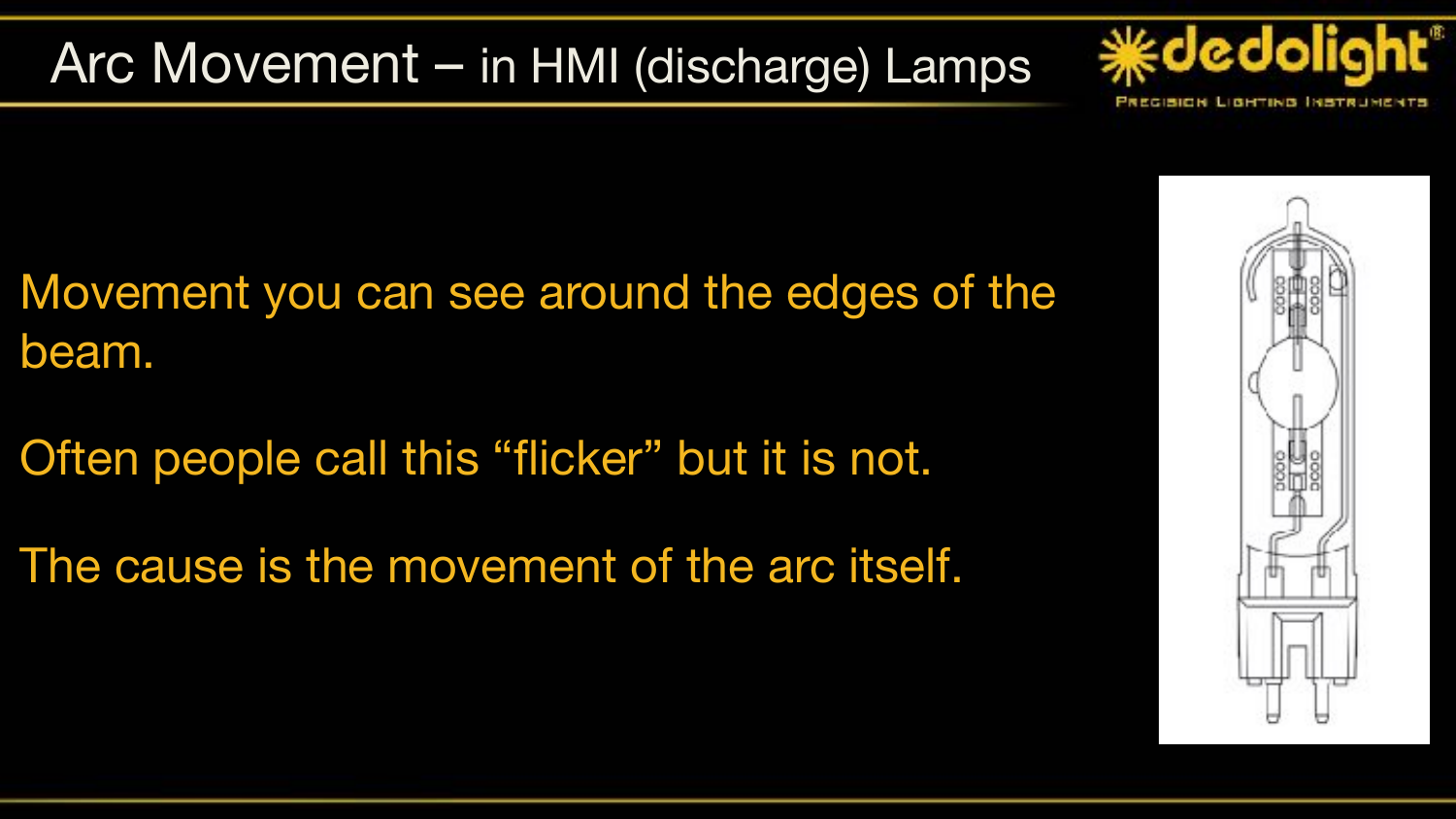

Global Shutter

The entire photodiodes (pixels) of the sensor are read at the same time.

#### Rolling Shutter

The photodiodes (pixels) of the sensor are read by scanning across the scene rapidly, either vertically or horizontally. Not all parts of the image of the scene are recorded at exactly the same instant.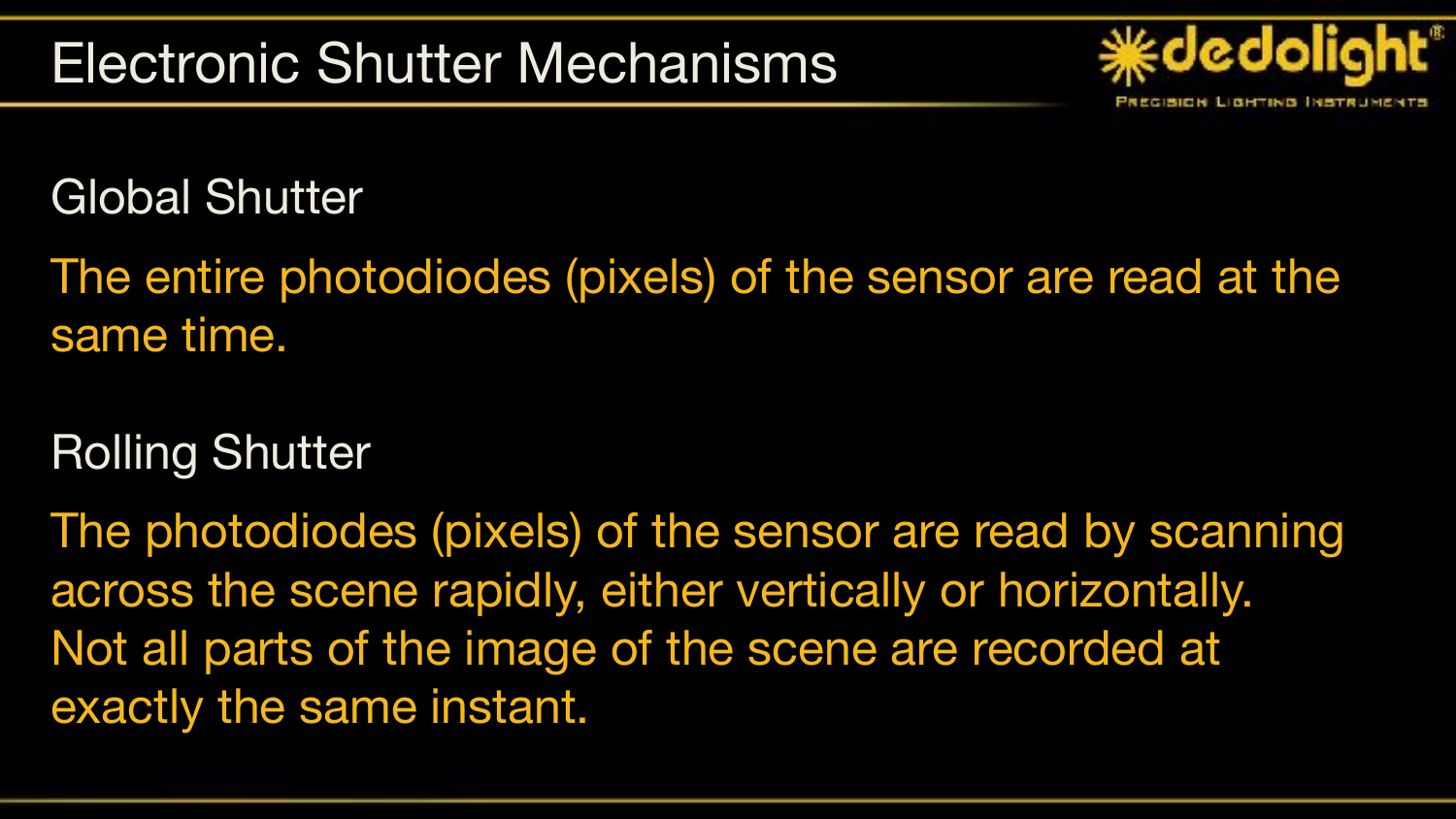



#### Flicker and Arc Movement definitions

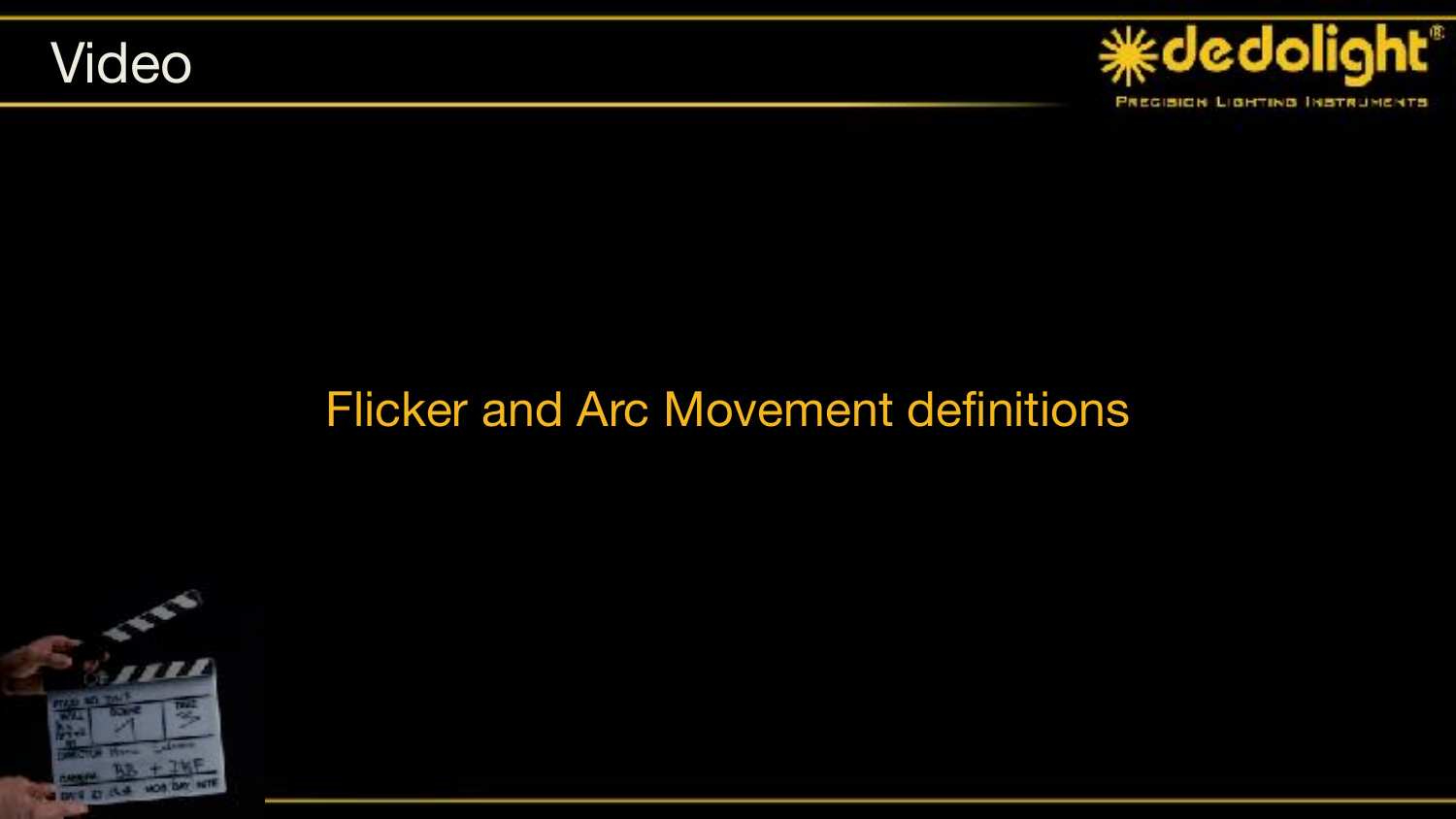#### Series 400 Special High Speed Ballast



PREGISION LIGHTING INSTRUMENTS

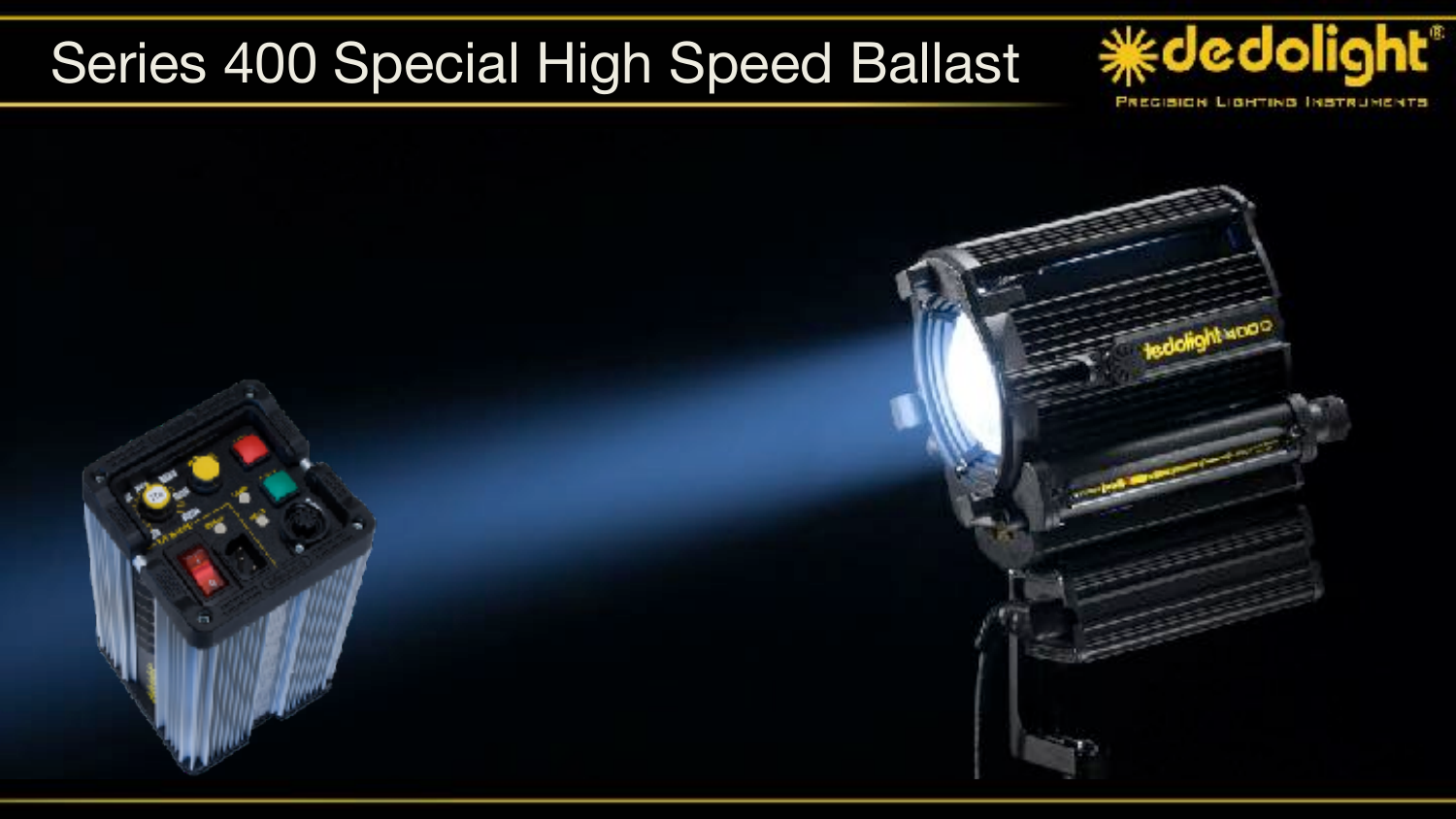#### High Speed Ballast

#### **DEB1200D**





PREGISION LIGHTING INSTRUMENTS

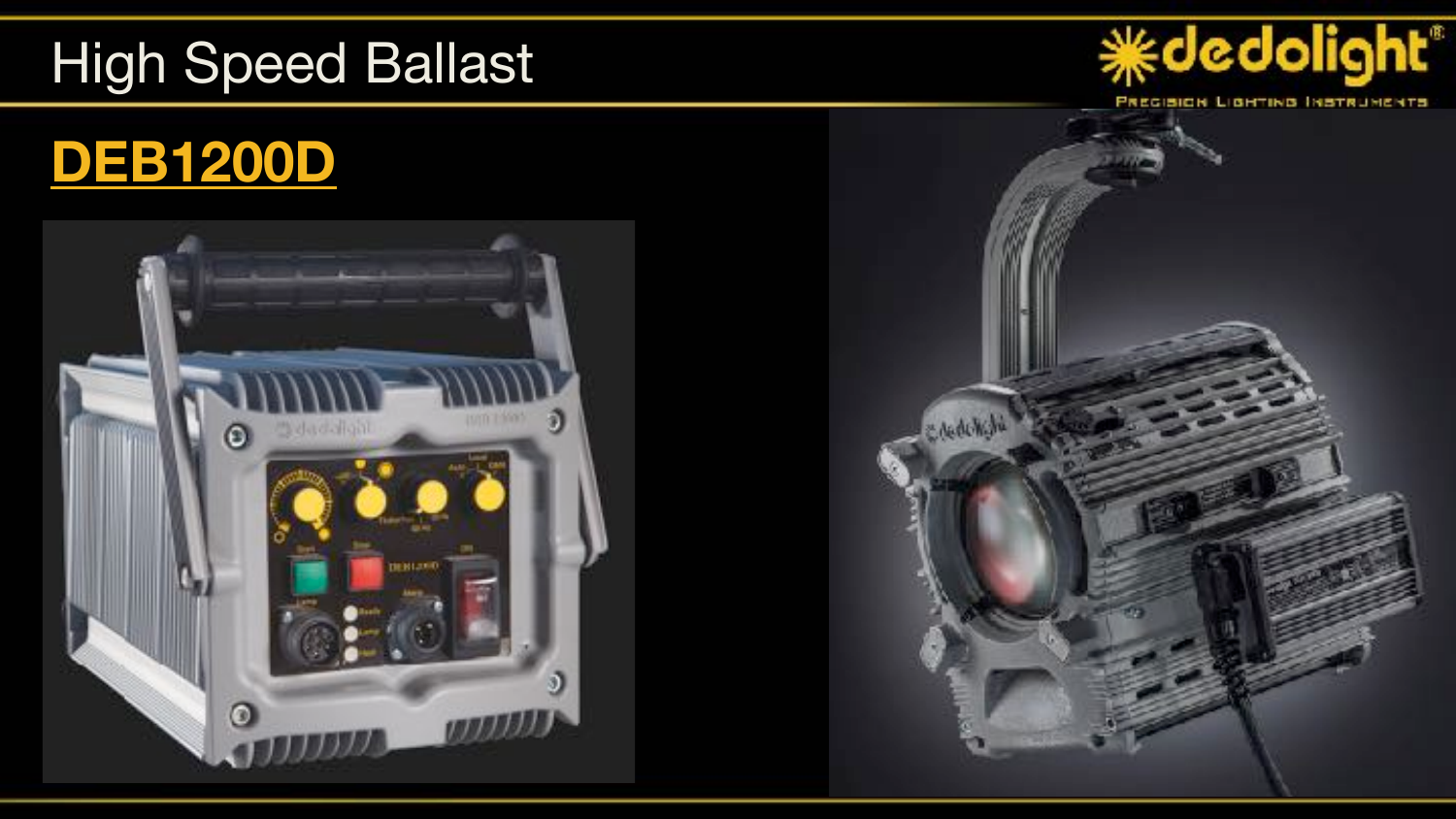#### Speed Ballast







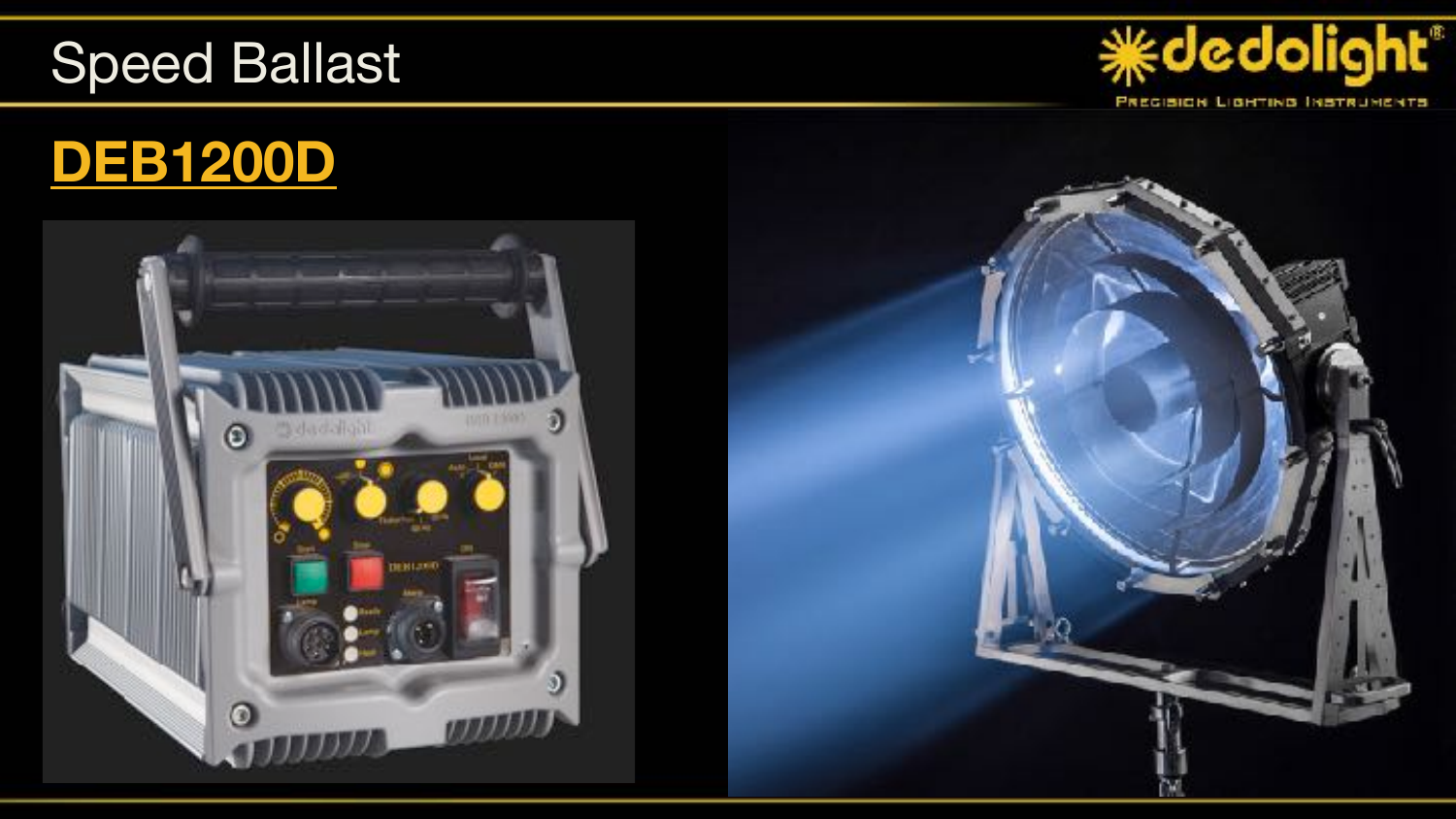## 30K LabLight

Parabolic or Linear:

- 30,000 W
- $5400^\circ$  K
- CRI 96+





Power Supply: 220 VAC, 12 amps (50-60Hz)





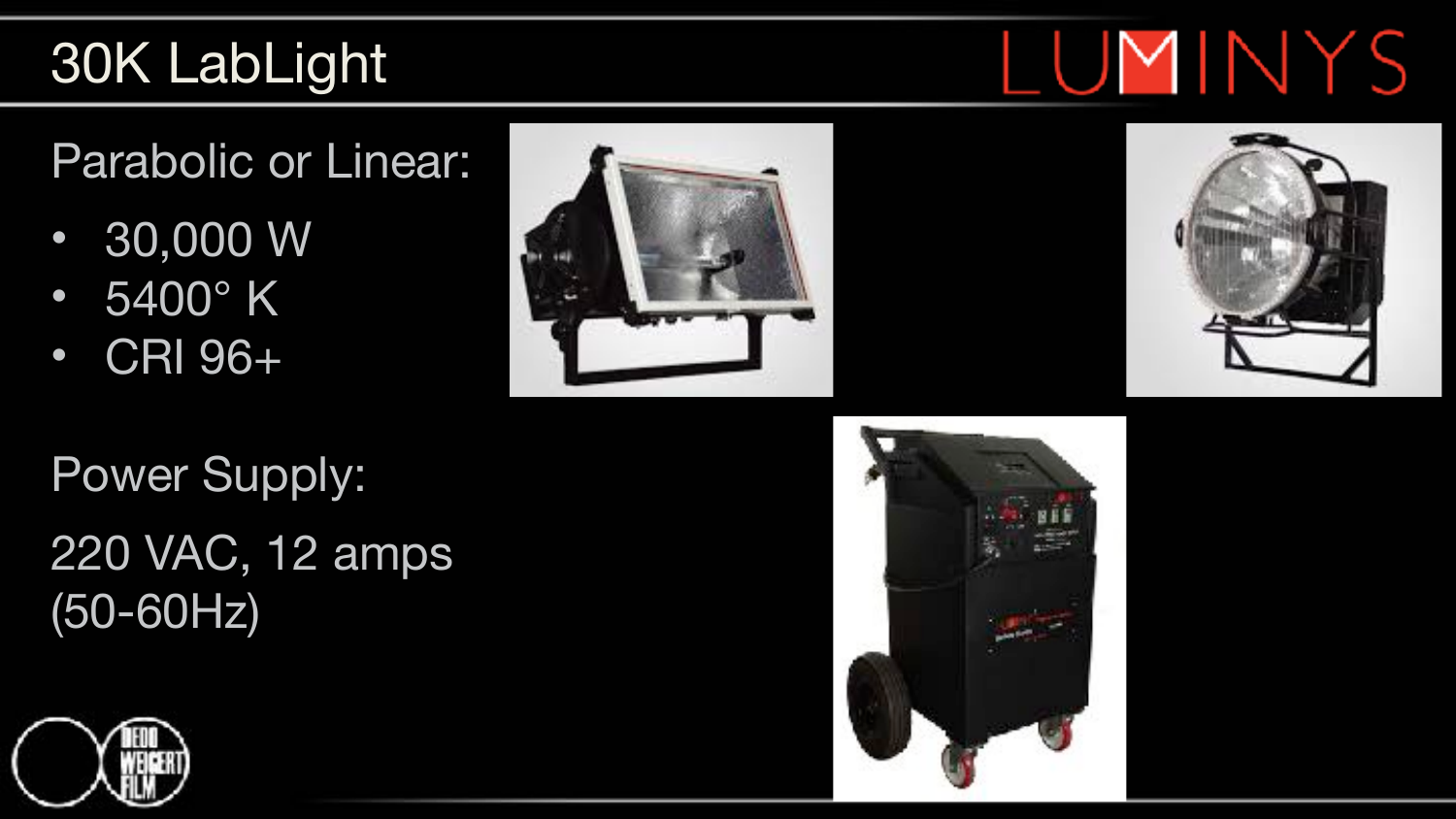#### 6.5K BlastLight

Parabolic or Linear:

- 6,500 W
- 5400° K
- CRI 96+







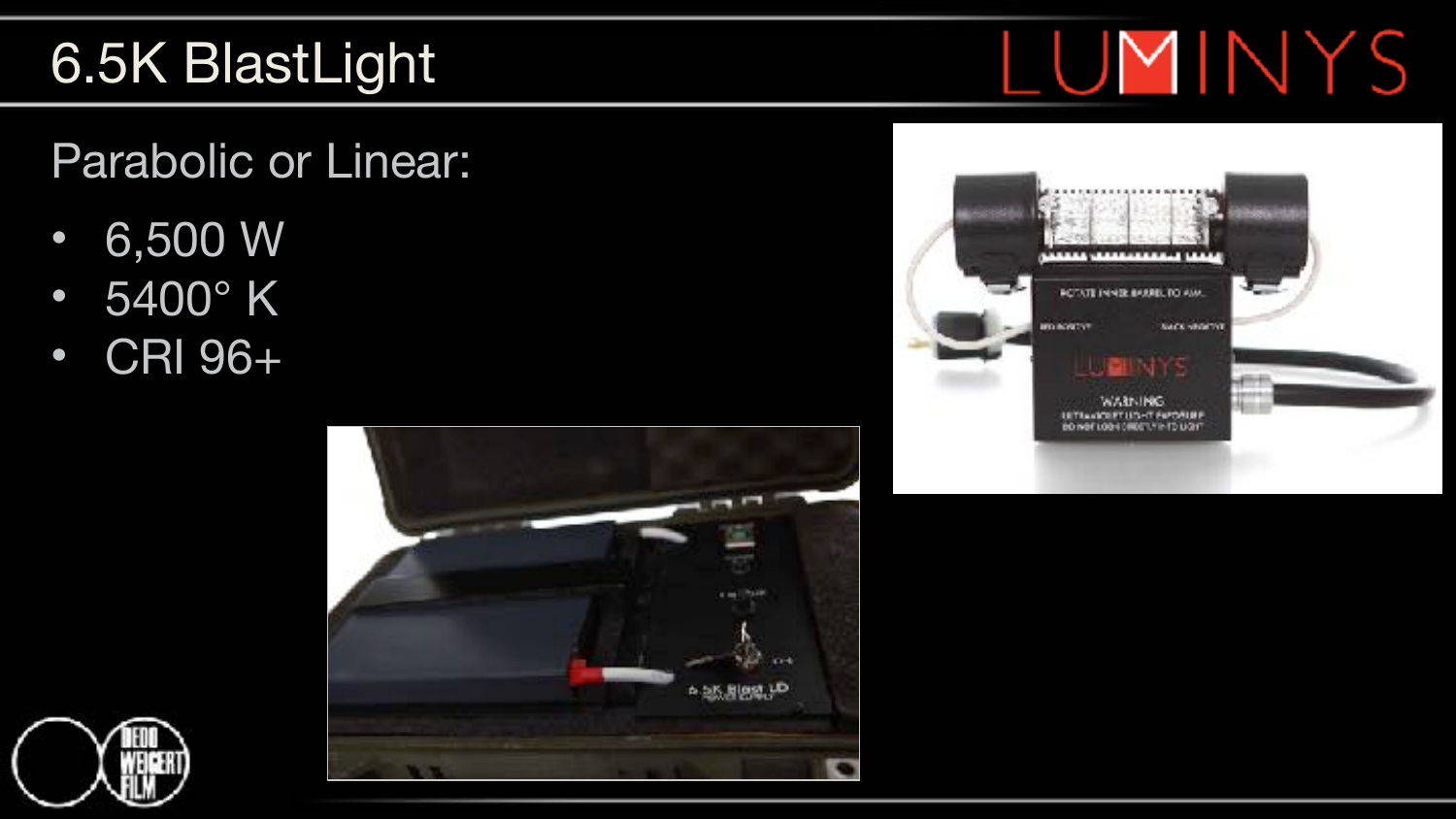## SunSource 1500Watt LED

- 1500 W
- Any-Weather Light Fixture
- Narrow Beam Angle
- Consistent 5000º Kelvin
- 100-250 VAC Power Supply
- Dimmable And Flicker-Free







LUMINYS